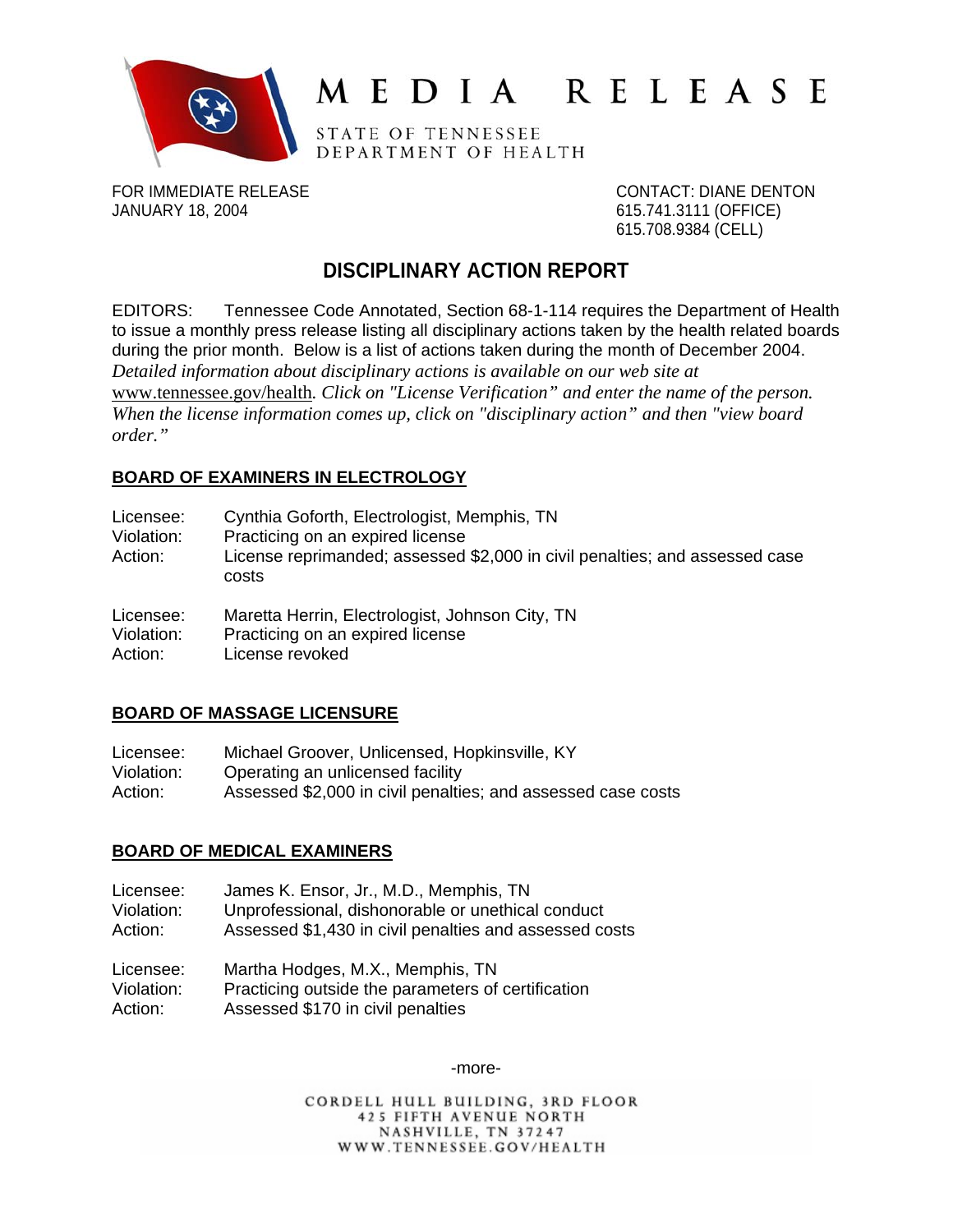## **BOARD OF MEDICAL EXAMINERS (CONT.)**

| Licensee:  | Frederick Pelz, M.D., Memphis, TN                      |
|------------|--------------------------------------------------------|
| Violation: | Unprofessional, dishonorable or unethical conduct      |
| Action:    | Assessed \$2,260 in civil penalties and assessed costs |
| Licensee:  | Michael E. Posey, M.D., Memphis, TN                    |
| Violation: | Unprofessional, dishonorable or unethical conduct      |
| Action:    | Assessed \$3,730 in civil penalties and assessed costs |
| Licensee:  | David M. Sharfman, M.D., Memphis, TN                   |
| Violation: | Unprofessional, dishonorable or unethical conduct      |
| Action:    | Assessed \$1,200 in civil penalties and assessed costs |

#### **BOARD OF NURSING**

| Licensee:<br>Violation:            | Teresa Archer, LPN, Gray, TN<br>Unfit or incompetent by reason of negligence, habits or other cause;<br>unprofessional conduct                                                                                                                                                                                                    |
|------------------------------------|-----------------------------------------------------------------------------------------------------------------------------------------------------------------------------------------------------------------------------------------------------------------------------------------------------------------------------------|
| Action:                            | License revoked                                                                                                                                                                                                                                                                                                                   |
| Licensee:<br>Violation:            | Dana Bryan, RN, Byhalia, MS<br>Unprofessional conduct; being under the influence of alcoholic beverages, or<br>drugs which impair judgment while on duty; out-of-state action                                                                                                                                                     |
| Action:                            | License revoked                                                                                                                                                                                                                                                                                                                   |
| Licensee:<br>Violation:<br>Action: | Patricia Burgess, LPN, Crossville, TN<br>Practicing on a lapsed license<br>Reprimanded; assessed \$75 in civil penalties                                                                                                                                                                                                          |
| Licensee:<br>Violation:            | Angela Burnett, RN, Old Hickory, TN<br>Unfit or incompetent by reason of negligence, habits or other cause;<br>unprofessional conduct                                                                                                                                                                                             |
| Action:                            | License placed on Probation for a term to run concurrent with Tennessee<br>Professional Assistance Program contract; but shall not be for less than three<br>years                                                                                                                                                                |
| Licensee:<br>Violation:<br>Action: | Patricia Close, RN, Pineville, LA<br>Unprofessional conduct; out of state action<br>License revoked                                                                                                                                                                                                                               |
| Licensee:<br>Violation:            | Crystal Cordell, LPN, Knoxville, TN<br>Guilty of a crime; unprofessional conduct; abandoning or neglecting a patient<br>requiring nursing care; unauthorized use or removal of narcotics, drugs, supplies<br>or equipment from any work place location; engaging in acts of dishonesty which<br>relate to the practice of nursing |
| Action:                            | License suspended until such time as she enters into a contract with the<br>Tennessee Professional Assistance Program; when contract is entered, the<br>license will be placed on Probation to run concurrent with the contract, but not<br>less than three years                                                                 |
|                                    | -more-                                                                                                                                                                                                                                                                                                                            |

CORDELL HULL BUILDING, 3RD FLOOR<br>425 FIFTH AVENUE NORTH<br>NASHVILLE, TN 37247<br>WWW.TENNESSEE.GOV/HEALTH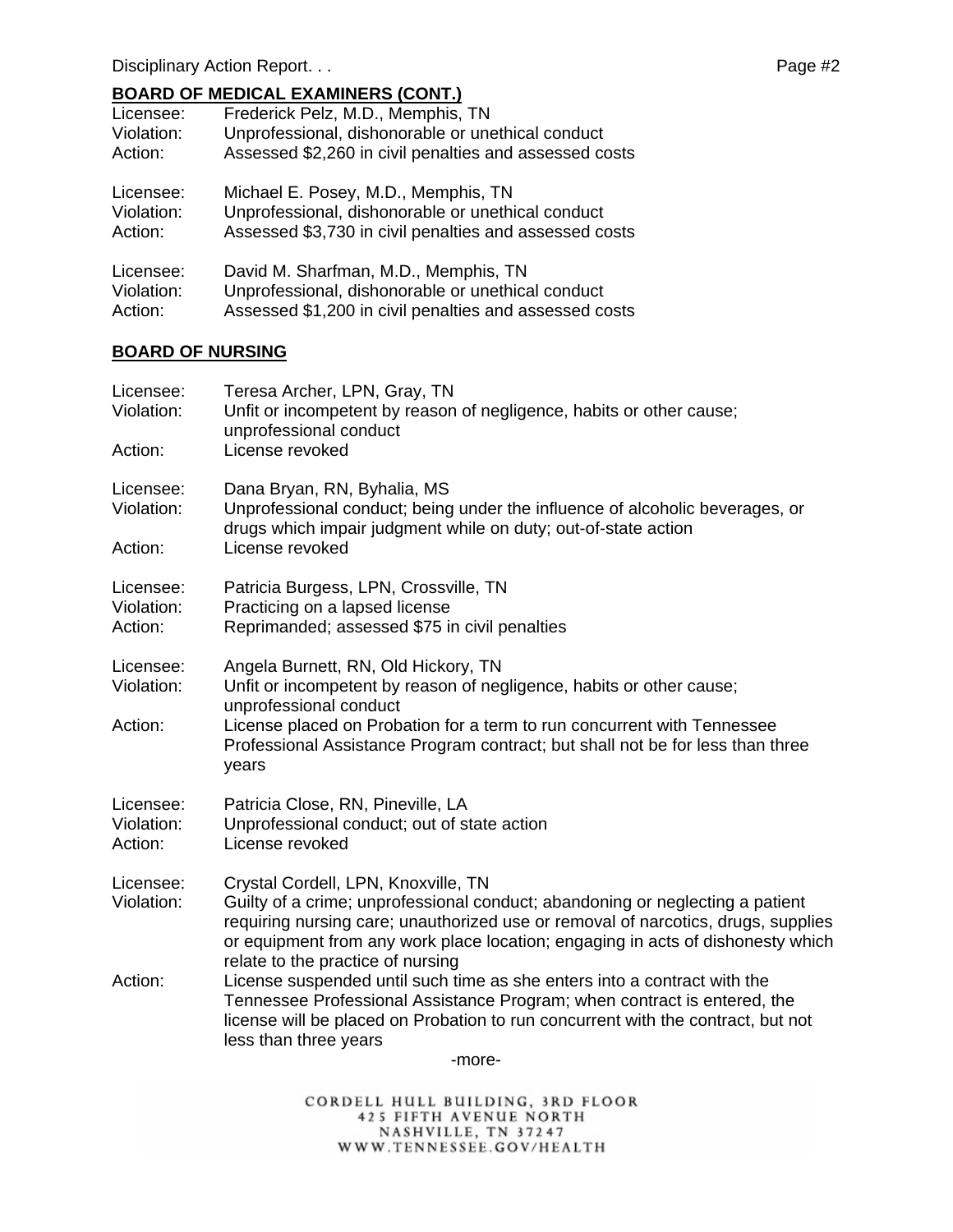## **BOARD OF NURSING (CONT.)**

| Licensee:<br>Violation:            | Kristie Cutshall, LPN, McKenzie, TN<br>Unprofessional conduct; failure to maintain a record for each patient which<br>accurately reflects the nursing problems and interventions for the patient;<br>performing nursing techniques or procedures without proper education and<br>practice                                                                                                                                                                                                                                                                                                                                                                                                                  |
|------------------------------------|------------------------------------------------------------------------------------------------------------------------------------------------------------------------------------------------------------------------------------------------------------------------------------------------------------------------------------------------------------------------------------------------------------------------------------------------------------------------------------------------------------------------------------------------------------------------------------------------------------------------------------------------------------------------------------------------------------|
| Action:                            | License placed on Probation for a period of not less than 1 year; must submit<br>quarterly reports from her supervisor; must complete 6 additional hours of<br>continuing education in Documentation and Ethics                                                                                                                                                                                                                                                                                                                                                                                                                                                                                            |
| Licensee:<br>Violation:<br>Action: | Leanne Dyer, RN, Trenton, KY<br>Unfit or incompetent by reason of negligence, habits or other cause;<br>unprofessional conduct; addicted to alcohol or drugs to degree of interfering with<br>nursing duties; use of any intoxicating beverage or the illegal use of any narcotic<br>or dangerous drug while on duty; being under the influence of alcoholic<br>beverages, or drugs which impair judgment while on duty; unauthorized use or<br>removal of narcotics, drugs, supplies, or equipment from any work place;<br>performing nursing techniques or procedures without proper education and<br>practice; and engaging in acts of dishonesty related to the practice of nursing<br>License revoked |
| Licensee:<br>Violation:<br>Action: | Sheila Gregory, RN, Nashville, TN<br>Unprofessional conduct; failure to maintain a record for each patient which<br>accurately reflects the nursing problems and interventions for the patient;<br>engaging in acts of dishonesty which relate to the practice of nursing<br>One year probation; submit to psychiatric/psychological evaluation arranged<br>through TNPAP and follow recommendations including contract if necessary;<br>shall take Board approved course in Ethics within 6 months of effective date of<br>order and submit proof of completion to Board; \$1500.00 civil penalty; assessed<br>court costs.                                                                               |
| Licensee:<br>Violation:            | Roger Hill, RN, Knoxville, TN<br>Unprofessional conduct; making false or materially incorrect, inconsistent or<br>unintelligible entries in any patient records pertaining to the obtaining possessing<br>or administration of any controlled substance; unauthorized use or removal of<br>narcotics, drugs, supplies, or equipment from any work place location                                                                                                                                                                                                                                                                                                                                           |
| Action:                            | License suspended until such time as she enters into a contract with the<br>Tennessee Professional Assistance Program; when contract is entered, the<br>license will be placed on Probation to run concurrent with the contract, but not<br>less than three years                                                                                                                                                                                                                                                                                                                                                                                                                                          |
| Licensee:<br>Action:               | Rhonda Hunt Knight, RN, Adamsville, TN<br>Previous board order stayed                                                                                                                                                                                                                                                                                                                                                                                                                                                                                                                                                                                                                                      |

-more-

CORDELL HULL BUILDING, 3RD FLOOR<br>425 FIFTH AVENUE NORTH<br>NASHVILLE, TN 37247<br>WWW.TENNESSEE.GOV/HEALTH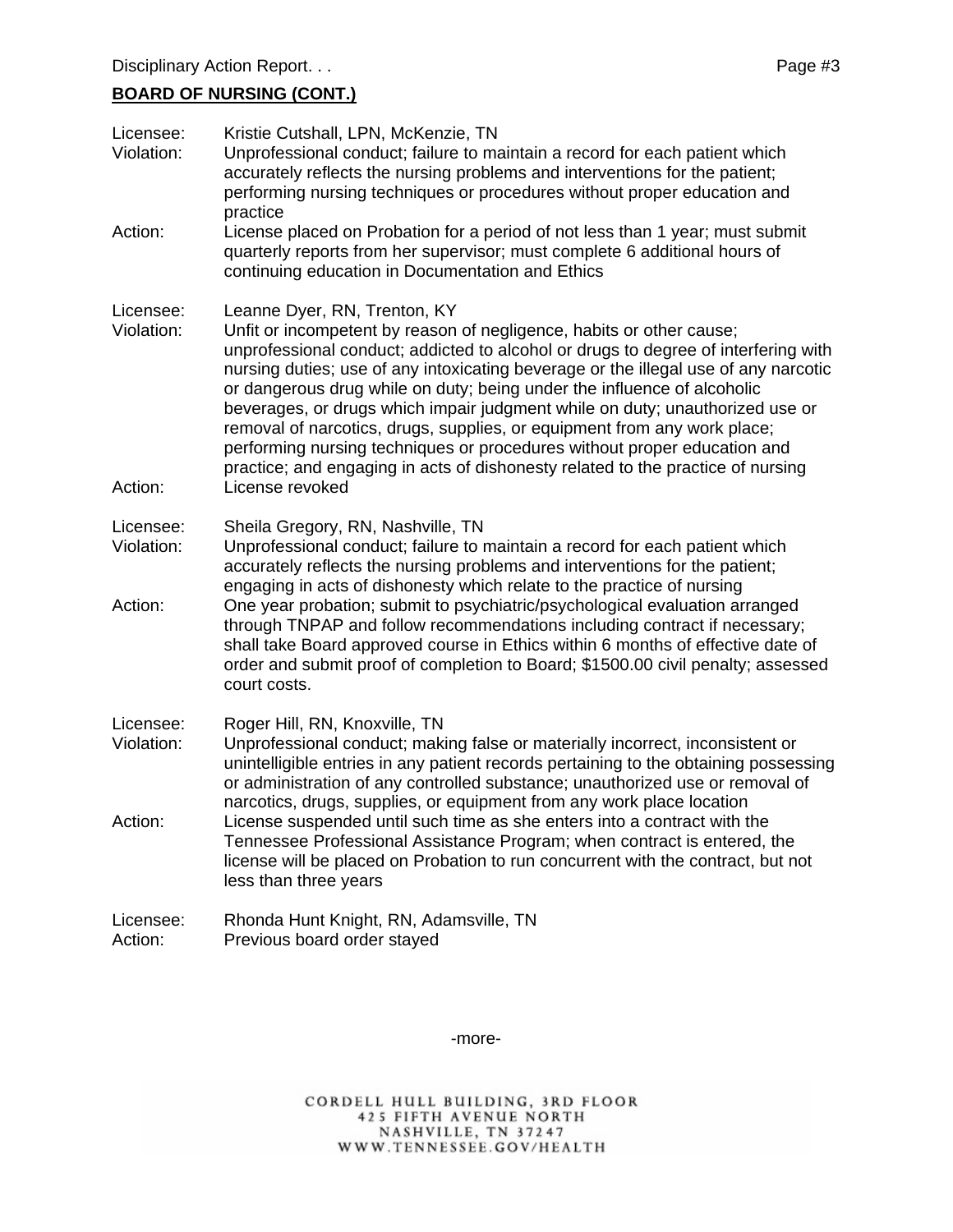#### **BOARD OF NURSING (CONT.)**

| Licensee:<br>Violation:            | Teresa Ingram, RN, Hampton, TN<br>Unfit or incompetent by reason of negligence, habits or other cause;<br>unprofessional conduct; engaging in acts of dishonesty related to practice of<br>nursing                                                                                 |
|------------------------------------|------------------------------------------------------------------------------------------------------------------------------------------------------------------------------------------------------------------------------------------------------------------------------------|
| Action:                            | License placed on Probation for a period of no less than 4 years or for the period<br>she is under initial or any successive contact with the Tennessee Professional<br>Assistance Program, whichever time is longer; assessed costs                                               |
| Licensee:<br>Violation:<br>Action: | Brenda Kincaid, LPN, Lewisburg, TN<br>Unfit or incompetent by reason of negligence, habits or other cause;<br>unprofessional conduct<br>License revoked                                                                                                                            |
| Licensee:<br>Violation:<br>Action: | John King, RN, West Memphis, AR<br>Unfit or incompetent by reason of negligence, habits or other cause;<br>unprofessional conduct<br>License revoked; assessed costs                                                                                                               |
| Licensee:<br>Violation:            | Tracey Mathis, RN, New Market, TN<br>Impersonating another licensed practitioner; performing nursing techniques or<br>procedures without proper education and practice; and engaging in acts of<br>dishonesty related to the practice of nursing                                   |
| Action:                            | License placed on Probation for a period of not less than two years; must<br>complete 10 additional hours of continuing education in the areas of Ethics and<br>Scope of Practice for Registered Nurses; assessed \$500 in civil penalties                                         |
| Licensee:<br>Violation:            | Trina Minatra, RN, Waynesboro, TN<br>Guilty of a crime; addicted to alcohol or drugs to degree of interfering with<br>nursing duties                                                                                                                                               |
| Action:                            | License placed on Probation; must enter into a contract with the Tennessee<br>Professional Assistance Program within 30 days; Probation to run concurrent<br>with contract, but not less than three years                                                                          |
| Licensee:<br>Violation:<br>Action: | Shannon Netherton, LPN, Nashville, TN<br>Guilty of a crime; unprofessional conduct; engaging in acts of dishonesty related<br>to the practice of nursing<br>License revoked                                                                                                        |
| Licensee:<br>Violation:            | Christy Dee Oliver, RN, Centerville, TN<br>Unfit or incompetent by reason of negligence, habits or other cause;<br>unprofessional conduct; making false or materially incorrect, inconsistent, or<br>unintelligible entries in any patient records; unauthorized use or removal of |
| Action:                            | narcotics, drugs, supplies, or equipment from any work place location.<br>License placed on Probation for a period to run concurrent with the contract<br>signed with the Tennessee Professional Assistance Program, but shall be no<br>less than three years; assessed costs      |

-more-

CORDELL HULL BUILDING, 3RD FLOOR<br>425 FIFTH AVENUE NORTH<br>NASHVILLE, TN 37247<br>WWW.TENNESSEE.GOV/HEALTH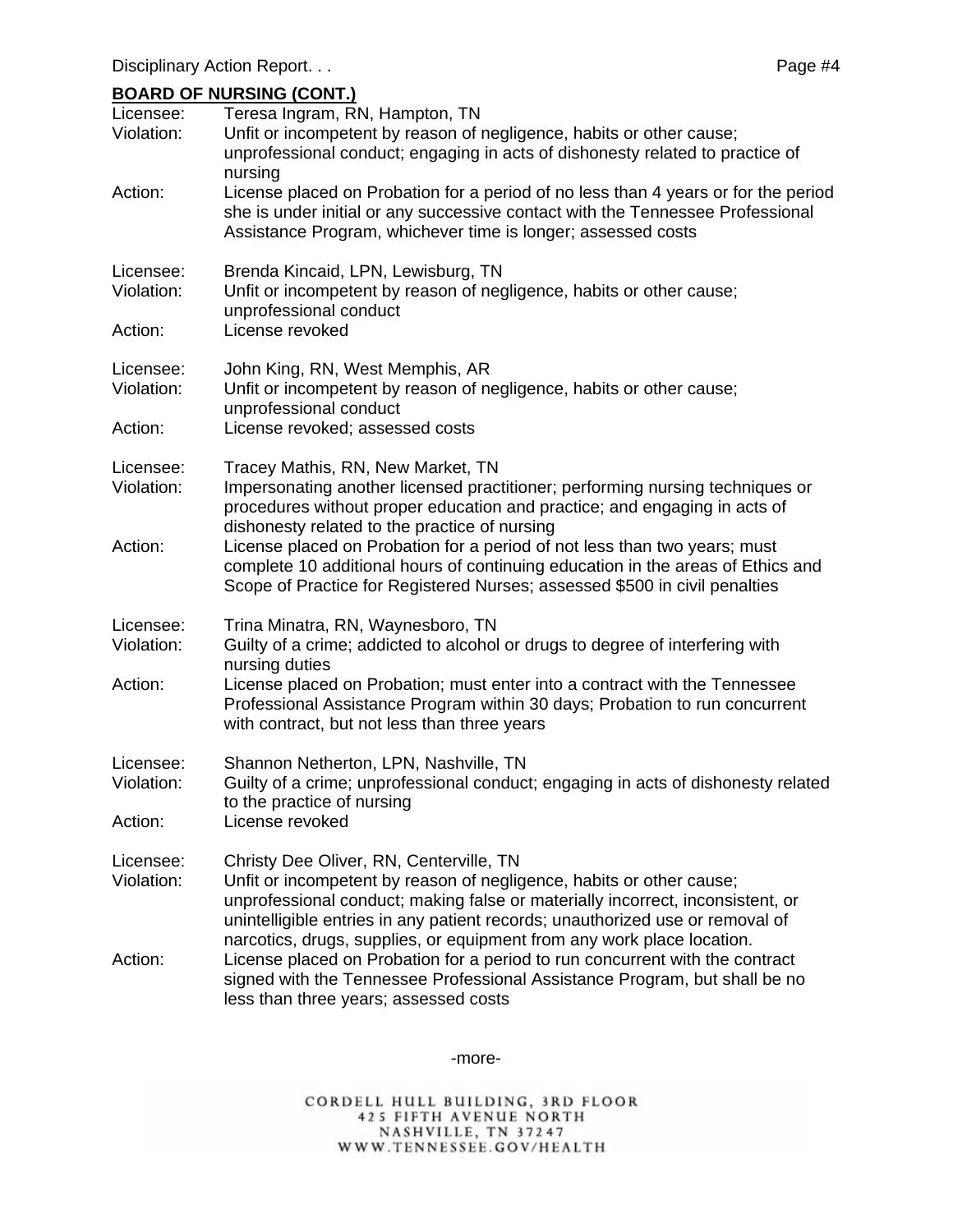# **BOARD OF NURSING (CONT.)**

| Licensee:<br>Violation:            | <u>ן ויוטטן טוווטחטון זע שחאטט</u><br>Nina Karen Owens, LPN, Crossville, TN<br>Unprofessional conduct; unauthorized use or removal of narcotics, drugs, supplies,<br>or equipment from any workplace; engaging in acts of dishonesty related to the                                                                                                                                                                                                                                              |
|------------------------------------|--------------------------------------------------------------------------------------------------------------------------------------------------------------------------------------------------------------------------------------------------------------------------------------------------------------------------------------------------------------------------------------------------------------------------------------------------------------------------------------------------|
| Action:                            | practice of nursing<br>License placed on Probation for a period of no less than 4 years or for the period she<br>is under initial or any successive contact with the Tennessee Professional<br>Assistance Program, whichever time is longer; assessed costs                                                                                                                                                                                                                                      |
| Licensee:<br>Violation:<br>Action: | Deahanne Reece, LPN, Mountain City, TN<br>Unprofessional conduct; out of state discipline<br>License revoked                                                                                                                                                                                                                                                                                                                                                                                     |
| Licensee:<br>Violation:            | Ann Elizabeth Ross, LPN, Nashville, TN<br>Unprofessional conduct; intentionally or negligently causing physical or emotional<br>injury to a patient; abandoning or neglecting a patient requiring nursing care;<br>assigning unqualified persons to perform functions of licensed persons or delegating<br>nursing care functions and tasks and/or responsibilities to the detriment of patient<br>safety; and performing nursing techniques or procedures with proper education and<br>practice |
| Action:                            | License placed on Probation for a period of not less than 2 years; must obtain a<br>psychiatric evaluation conducted through the Tennessee Professional Assistance<br>Program; must follow any and all recommendations of the Tennessee Professional<br>Assistance Program, must submit quarterly reports from her supervisor regarding job<br>performance; must obtain 9 additional hours of continuing education in<br>Communication, Jurisprudence, and Ethics                                |
| Licensee:<br>Violation:            | Marcy Scarborough, LPN, Collierville, TN<br>Unprofessional conduct; failure to maintain a record for each patient which<br>accurately reflects the nursing problems and interventions for the patient; making<br>false or materially incorrect, inconsistent or unintelligible entries in any patient<br>records pertaining to the obtaining, possession or administration of any controlled<br>substance; performing nursing techniques or procedures without proper education                  |
| Action:                            | and practice<br>License placed on Probation for a period of not less than three years; must be<br>assessed by the Tennessee Professional Assistance Program and enter into a<br>contract if deemed necessary.                                                                                                                                                                                                                                                                                    |
| Licensee:<br>Violation:<br>Action: | Sharon Suggs, LPN, Adamsville, TN<br>Unprofessional conduct; use of any intoxicating beverage or the illegal use of any<br>narcotic or dangerous drug while on duty; being under the influence of alcoholic<br>beverages, or drugs which impair judgment while on duty<br>License revoked                                                                                                                                                                                                        |
|                                    |                                                                                                                                                                                                                                                                                                                                                                                                                                                                                                  |
| Licensee:<br>Violation:            | Joseph Swicegood, RN, Rockwood, TN<br>Unfit or incompetent by reason of negligence, habits or other cause;<br>unprofessional conduct                                                                                                                                                                                                                                                                                                                                                             |
| Action:                            | License revoked                                                                                                                                                                                                                                                                                                                                                                                                                                                                                  |
| Licensee:<br>Action:               | Rhonda Woods, RN, Lynchburg, TN<br>Suspension of license lifted<br>-more-                                                                                                                                                                                                                                                                                                                                                                                                                        |
|                                    | CORDELL HULL BUILDING, 3RD FLOOR                                                                                                                                                                                                                                                                                                                                                                                                                                                                 |

**425 FIFTH AVENUE NORTH** NASHVILLE, TN 37247 WWW.TENNESSEE.GOV/HEALTH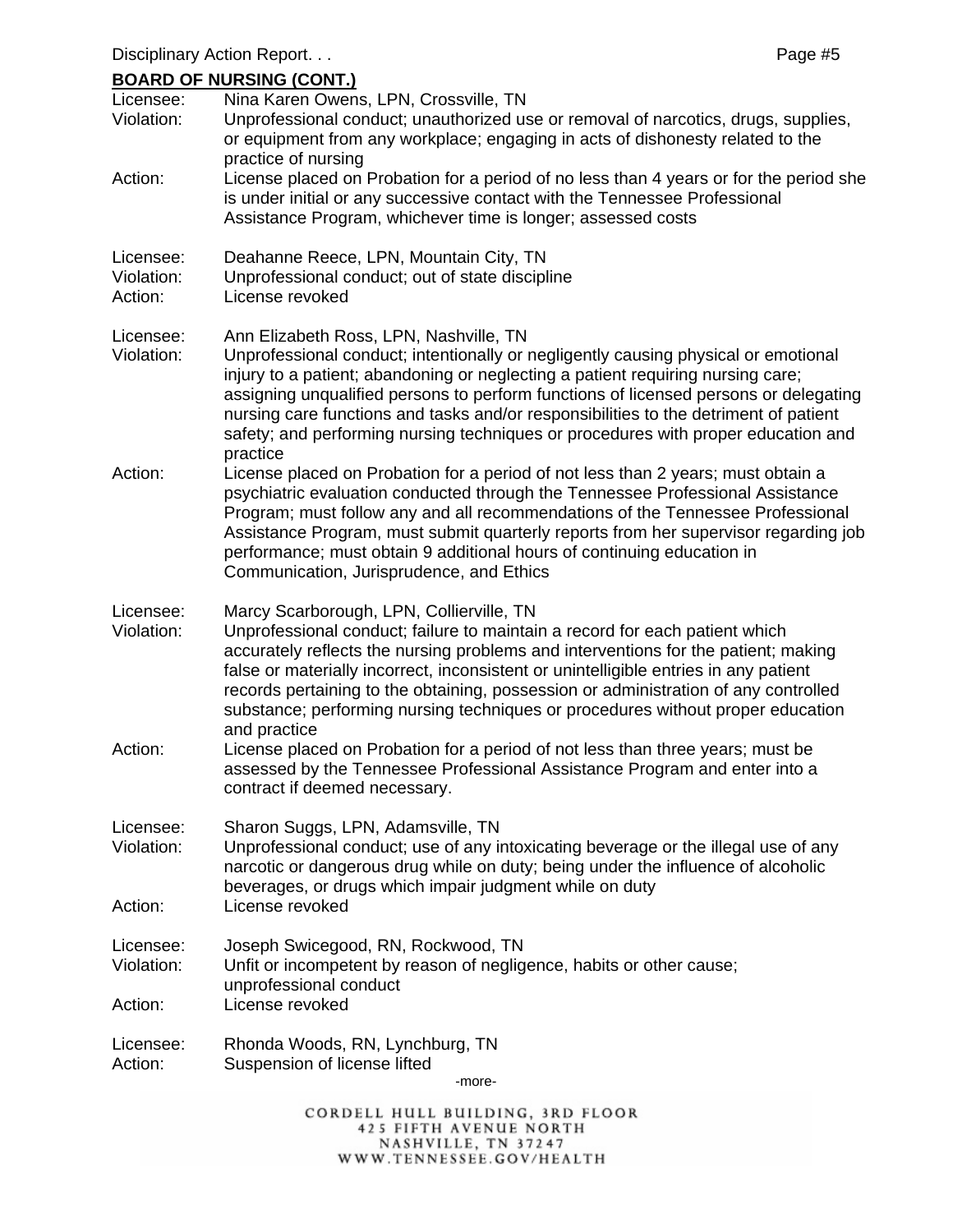#### **BOARD OF RESPIRATORY CARE**

| Licensee:  | Kristi Jellison, RRT, Brighton, TN                                              |
|------------|---------------------------------------------------------------------------------|
| Violation: | Failed to obtain required continuing education                                  |
| Action:    | License placed on Probation until such time as a civil penalty in the amount of |
|            | \$1,000 is received and 20 hours of continuing education is received            |

#### **BOARD OF VETERINARY MEDICAL EXAMINERS**

| Licensee:  | William Baber, DVM, Gallatin, TN                 |
|------------|--------------------------------------------------|
| Violation: | Operating an unlicensed facility                 |
| Action:    | Reprimanded; assessed \$2,550 in civil penalties |
| Licensee:  | Gerald Blackburn, DVM, Memphis, TN               |
| Violation: | Operating an unlicensed facility                 |
| Action:    | Assessed \$2,400 in civil penalties              |
| Licensee:  | David Clariday, DVM, Mt. Juliet, TN              |
| Violation: | Operating an unlicensed facility                 |
| Action:    | Assessed \$2,400 in civil penalties              |
| Licensee:  | Charles Hatcher, DVM, College Grove, TN          |
| Violation: | Operating an unlicensed facility                 |
| Action:    | Assessed \$2,550 in civil penalties              |
| Licensee:  | Vickie Mellon, D.V.M., White Pine, TN            |
| Violation: | Operating an unlicensed facility                 |
| Action:    | Assessed \$300 in civil penalties                |
| Licensee:  | Kyle W. Sanders, DVM, Arlington, TN              |
| Violation: | Operating an unlicensed facility                 |
| Action:    | Assessed \$2,500 in civil penalties              |
| Licensee:  | Benny James Woody, DVM, Franklin, TN             |
| Violation: | Operating an unlicensed facility                 |
| Action:    | Reprimanded; assessed \$2,550 in civil penalties |
|            |                                                  |

#### **BOARD OF EMERGENCY MEDICAL SERVICES**

| Licensee:  | John Anthony Davis, EMT, Wheelersburg, OH         |
|------------|---------------------------------------------------|
| Violation: | Falsified state application                       |
| Action:    | Reprimanded                                       |
| Licensee:  | Jimmy Kee, EMT, Hollow Rock, TN                   |
| Violation: | Making false entries in Ambulance Service Records |
| Action:    | License revoked                                   |

-more-

CORDELL HULL BUILDING, 3RD FLOOR 425 FIFTH AVENUE NORTH NASHVILLE, TN 37247 WWW.TENNESSEE.GOV/HEALTH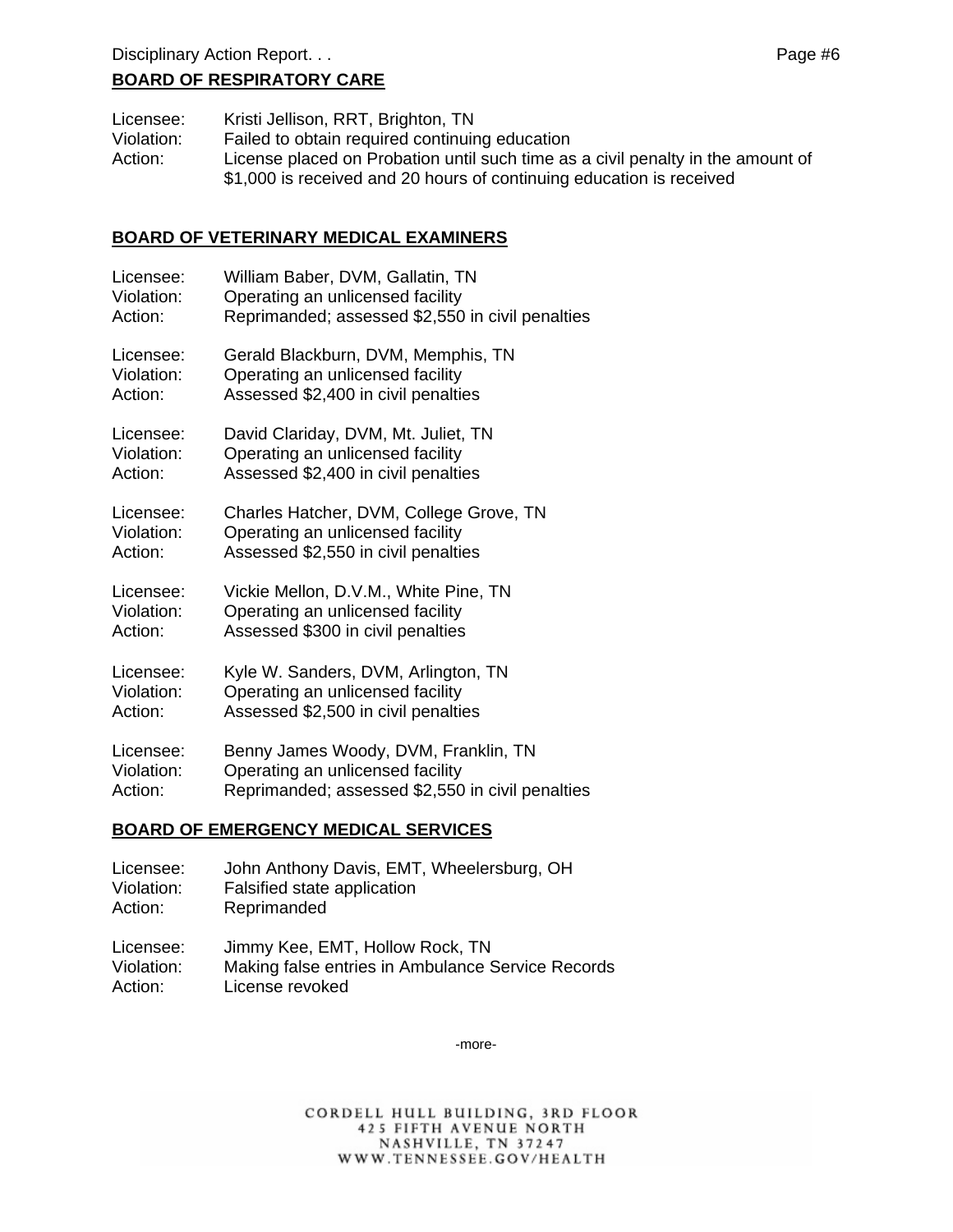# **NOVEMBER 2004 ABUSE REGISTRY PLACEMENTS**

| Individual:<br>Violation:<br>Action: | Paula Canyon, C N A, Knoxville<br>Physical Abuse while working in licensed or certified facility<br>Certification Revoked<br><b>Placed on State Abuse Registry</b> |
|--------------------------------------|--------------------------------------------------------------------------------------------------------------------------------------------------------------------|
| Individual:                          | Joe Frank Olds, C N A, Nashville                                                                                                                                   |
| Violation:                           | Sexual Abuse while working in a licensed or certified facility                                                                                                     |
| Action:                              | Certification Revoked                                                                                                                                              |
|                                      | Placed on State Abuse Registry                                                                                                                                     |
|                                      | -more-                                                                                                                                                             |
| Individual:                          | Dawn Dunaway, C N A, Greenville                                                                                                                                    |
| Violation:                           | Physical Abuse while working in a licensed or certified facility                                                                                                   |
| Action:                              | <b>Certification Revoked</b>                                                                                                                                       |
|                                      | <b>Placed on State Abuse Registry</b>                                                                                                                              |
| Individual:                          | Rodeny Rymer, C N A, Rossville, GA and Cleveland, TN                                                                                                               |
| Violation:                           | Theft/Misappropriation of Property while working in a licensed or certified facility                                                                               |
| Action:                              | <b>Certification Revoked</b>                                                                                                                                       |
|                                      | <b>Placed on State Abuse Registry</b>                                                                                                                              |
|                                      |                                                                                                                                                                    |

#### **DECEMBER 2004 ABUSE REGISTRY PLACEMENTS**

| Individual:                          | Walter Bryant, Unknown, Clarksville                                                                                                                                                                          |
|--------------------------------------|--------------------------------------------------------------------------------------------------------------------------------------------------------------------------------------------------------------|
| Violation:                           | Physical/Verbal/Mental Abuse while working in licensed or certified facility                                                                                                                                 |
| Action:                              | Placed on State Abuse Registry                                                                                                                                                                               |
| Individual:                          | Landen Arnez Greenlee, Resident Technician, Johnson City                                                                                                                                                     |
| Violation:                           | Physical/Verbal/Mental Abuse while working in a licensed or certified facility                                                                                                                               |
| Action:                              | Placed on State Abuse Registry                                                                                                                                                                               |
| Individual:                          | Thomas Laughlin, Developmental Technician, Greeneville                                                                                                                                                       |
| Violation:                           | Physical Abuse while working in a licensed or certified facility                                                                                                                                             |
| Action:                              | Placed on State Abuse Registry                                                                                                                                                                               |
| Individual:                          | Carolyn Robinson, Support Specialist, Jackson                                                                                                                                                                |
| Violation:                           | Physical Abuse while working in a licensed or certified facility                                                                                                                                             |
| Action:                              | Placed on State Abuse Registry                                                                                                                                                                               |
| Individual:                          | Perry Stewart, Support Staff, Memphis                                                                                                                                                                        |
| Violation:                           | Neglect while working in a licensed or certified facility                                                                                                                                                    |
| Action:                              | Placed on State Abuse Registry                                                                                                                                                                               |
| Individual:<br>Violation:<br>Action: | Jacqueline Baker, C N A, Crossville<br>Physical/Verbal Abuse while working in a licensed or certified facility<br><b>Nurse Aide Certification Revoked</b><br><b>Placed on State Abuse Registry</b><br>-more- |

CORDELL HULL BUILDING, 3RD FLOOR 425 FIFTH AVENUE NORTH<br>NASHVILLE, TN 37247<br>WWW.TENNESSEE.GOV/HEALTH